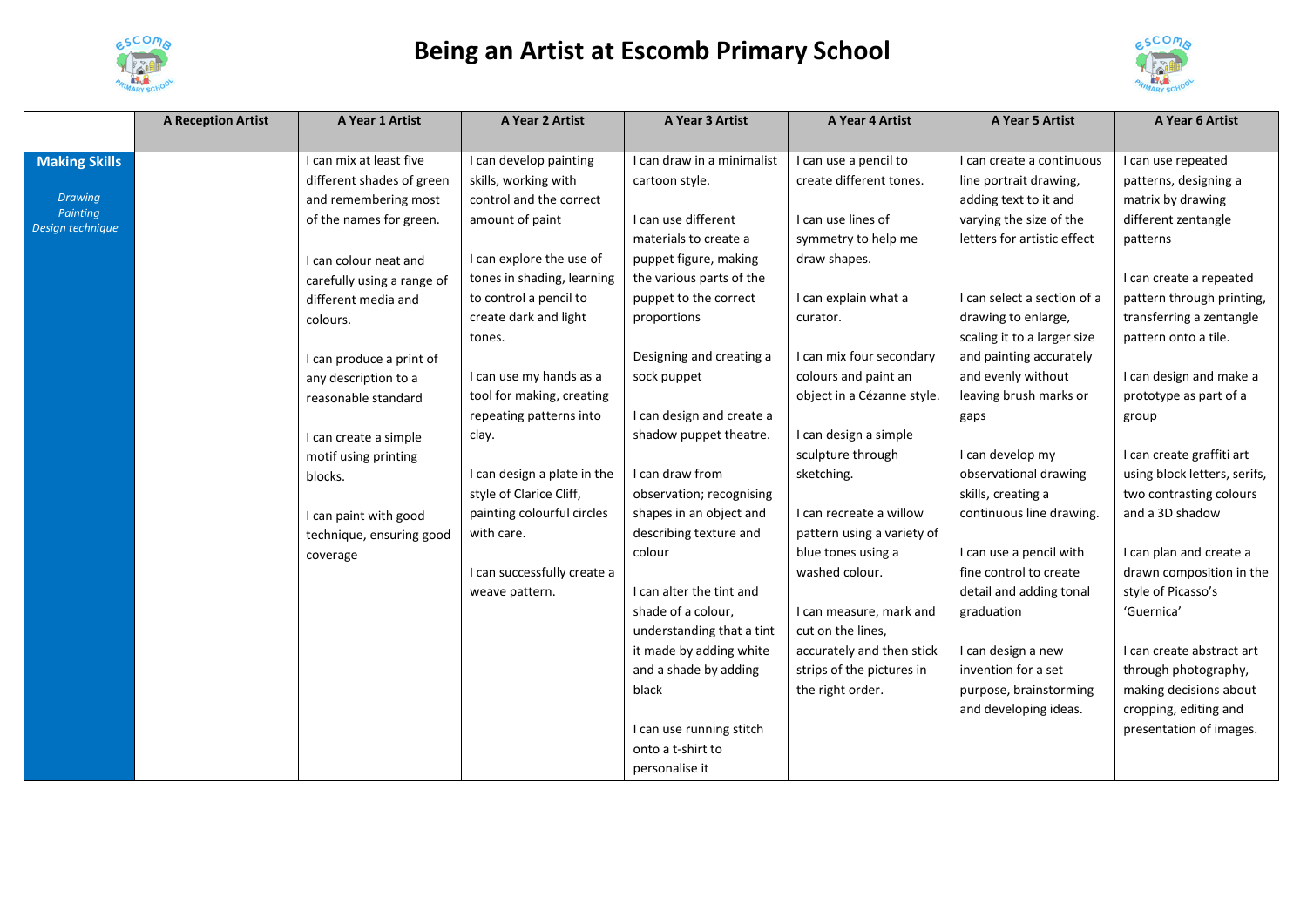|                                                                                                                                      |                                                                                                                                                                                                                                                                                                                                                                                                                               |                                                                                                                                                                                                                                                                                                                                                                                                                                                                        |                                                                                                                                                                                                                                                                                                                                                                                                                                                                                                                          |                                                                                                                                                                                                                                                                                                                                                                      |                                                                                                                                                                                                                                                                                                                                                                                                                                          | I can mix colours to<br>create a desired hue and<br>mixing darker and lighter<br>tones<br>I can create a continuous<br>line self portrait drawing<br>from a photograph<br>I can replicate the mood<br>and expression of a<br>painting through<br>photography                                                                                                                                                                                                                                               |
|--------------------------------------------------------------------------------------------------------------------------------------|-------------------------------------------------------------------------------------------------------------------------------------------------------------------------------------------------------------------------------------------------------------------------------------------------------------------------------------------------------------------------------------------------------------------------------|------------------------------------------------------------------------------------------------------------------------------------------------------------------------------------------------------------------------------------------------------------------------------------------------------------------------------------------------------------------------------------------------------------------------------------------------------------------------|--------------------------------------------------------------------------------------------------------------------------------------------------------------------------------------------------------------------------------------------------------------------------------------------------------------------------------------------------------------------------------------------------------------------------------------------------------------------------------------------------------------------------|----------------------------------------------------------------------------------------------------------------------------------------------------------------------------------------------------------------------------------------------------------------------------------------------------------------------------------------------------------------------|------------------------------------------------------------------------------------------------------------------------------------------------------------------------------------------------------------------------------------------------------------------------------------------------------------------------------------------------------------------------------------------------------------------------------------------|------------------------------------------------------------------------------------------------------------------------------------------------------------------------------------------------------------------------------------------------------------------------------------------------------------------------------------------------------------------------------------------------------------------------------------------------------------------------------------------------------------|
| Formal<br><b>Elements</b><br><b>Colour</b><br><b>Form</b><br><b>Line</b><br>Pattern<br><b>Shape</b><br><b>Texture</b><br><b>Tone</b> | I can say what the words<br>'abstract', 'composition'<br>and 'shape' mean.<br>I can describe lines.<br>I can accurately draw<br>horizon lines.<br>I can experiment with a<br>range of mark making<br>techniques.<br>I can remember the<br>names of the primary<br>colours and the<br>secondary colours.<br>I can mix primary colours<br>to make secondary<br>colours.<br>I can control my use of<br>paint and water to create | I can create repeating<br>patterns with lines,<br>shapes, tones or colours.<br>I can create a self-<br>portrait in the style of<br>Julian Opie by drawing<br>long lines to outline the<br>face, head, neck.<br>hair and adding facial<br>features using dots and<br>small lines<br>I can explore different<br>textures, taking rubbings<br>using different tools<br>I can create a picture<br>using a collage of<br>rubbings and frottage<br>I can create a 3D drawing | I can apply the four rules<br>of shading:<br>Shading in ONE direction<br>Creating smooth, neat,<br>even tones<br>Leaving NO gaps<br>Ensuring straight edges<br>I can show tone by<br>shading, controlling a<br>pencil to create a smooth<br>effect from dark to light<br>and blending tones<br>gradually<br>I can identify and draw<br>geometric shapes found<br>in objects.<br>I can create and form<br>shapes using soft<br>modelling wire, bending,<br>manipulating and joining<br>wire to create a desired<br>shape. | I can experiment with<br>charcoal to create<br>different textures and<br>effects.<br>I can create patterns<br>using a playdough<br>printing block<br>I can complete a pattern<br>using mathematical<br>shapes.<br>I can create a flip pattern<br>where the original image<br>has been reflected<br>correctly.<br>I can create a geometric<br>pattern using a compass | I can draw a picture from<br>observation, looking<br>closely at details.<br>I can compose a print<br>from a larger<br>observational drawing<br>I can transform the look<br>of a building in the style<br>of the artist<br>Hundertwasser<br>I can design a building in<br>an architectural style,<br>drawing a perspective<br>view, and a plan view or<br>front elevation<br>I can design a monument<br>to symbolise a person or<br>event | I can draw emotions<br>through a series of lines<br>to create a simple<br>portrait for a face, using<br>charcoal to add shadows<br>I can use paint to<br>produce a carefully<br>finished piece of art in<br>the style of Picasso's<br>'Guernica' using masking<br>tape to create straight<br>lines<br>I can sketch ideas for a<br>still life study, focussing<br>on form and layout<br>I can draw a still life study<br>in charcoal, creating clear<br>lines and shapes and<br>showing light and<br>shadow |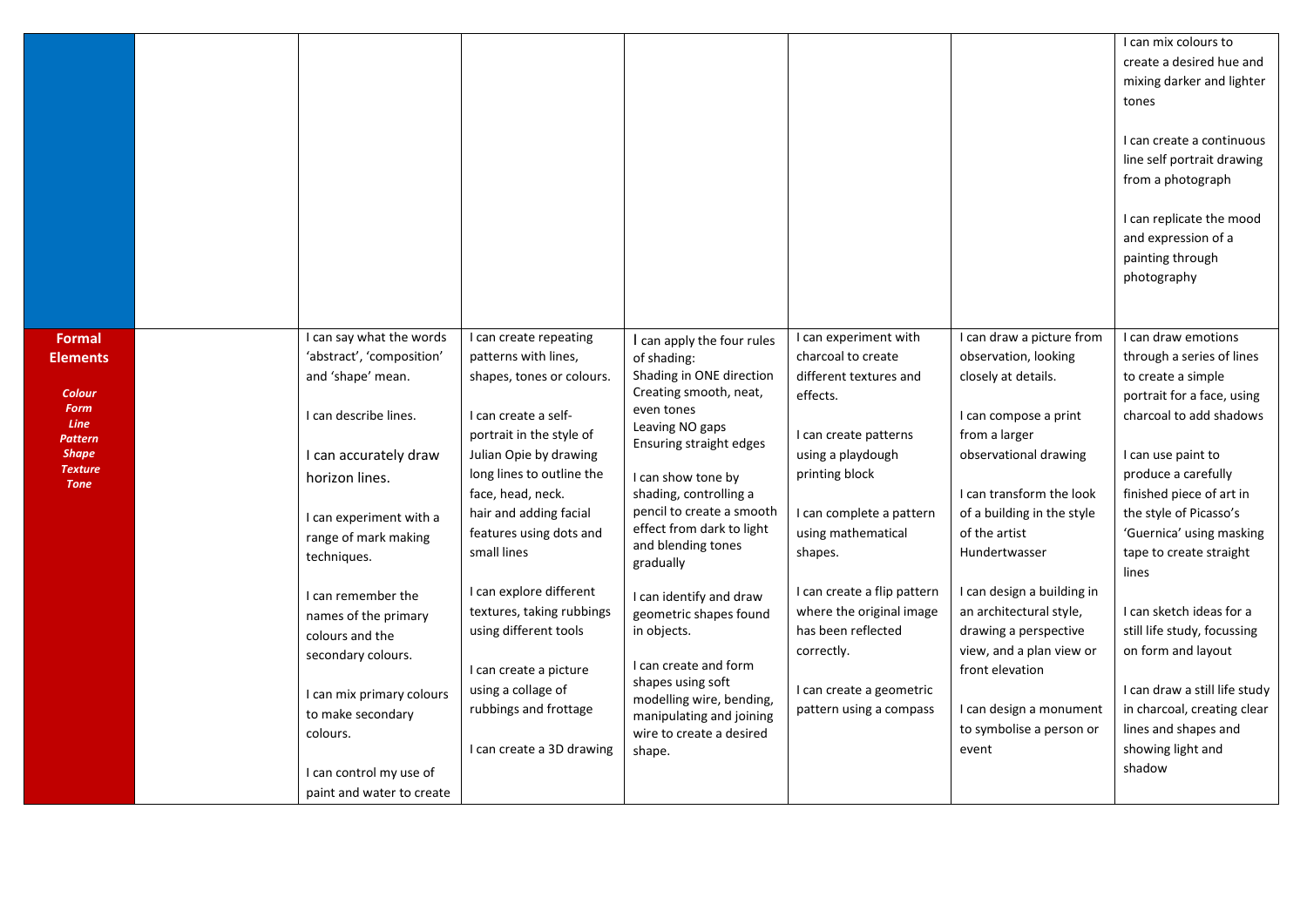|                                 | tonal areas of dark and<br>light.                                                                                                                                                                                       | I can create a 3D drawing<br>in colour, using tone to<br>create lighter and darker<br>by using different<br>drawing tools and<br>different ways of holding<br>them<br>I can draw a basic skull<br>outline and decorating it<br>with a pattern.                                                                                                                                                                                      | I can apply and blend<br>charcoal to create tone<br>and texture<br>I can experiment with the<br>pigments in natural<br>products to make<br>different colours.<br>I can develop my painting<br>skills, mixing paint to<br>create a range of natural<br>colours and<br>experimenting with<br>techniques to create<br>different textures. |                                                                                                                                                                                                                                                                                                                                                                                                                                                                                         | I can use materials to<br>create a symmetrical,<br>abstract image                                                                                                                                                                                     | I can draw using a<br>negative medium, picking<br>out areas of light and<br>shadow<br>I can paint a still life<br>study in colour, focussing<br>on: form, line and layout |
|---------------------------------|-------------------------------------------------------------------------------------------------------------------------------------------------------------------------------------------------------------------------|-------------------------------------------------------------------------------------------------------------------------------------------------------------------------------------------------------------------------------------------------------------------------------------------------------------------------------------------------------------------------------------------------------------------------------------|----------------------------------------------------------------------------------------------------------------------------------------------------------------------------------------------------------------------------------------------------------------------------------------------------------------------------------------|-----------------------------------------------------------------------------------------------------------------------------------------------------------------------------------------------------------------------------------------------------------------------------------------------------------------------------------------------------------------------------------------------------------------------------------------------------------------------------------------|-------------------------------------------------------------------------------------------------------------------------------------------------------------------------------------------------------------------------------------------------------|---------------------------------------------------------------------------------------------------------------------------------------------------------------------------|
| <b>Sculpture and</b><br>collage | I can create a spiral shell<br>shape, manipulating the<br>material with some<br>proficiency.<br>I can try out a range of<br>tools.<br>I can create a 3D model<br>animal that can<br>camouflage into its<br>environment. | I can create 3D human<br>forms by bending wire.<br>I can create different<br>facial expressions in<br>collage by altering the<br>eyes, mouth and<br>eyebrows<br>I can make a clothes peg<br>figure from a variety of<br>materials<br>I can create a large piece<br>of collaborative artwork.<br>I can create a large piece<br>of collaborative work,<br>using pastels to add<br>colour in areas not filled<br>with collage or dots. | I can work safely with<br>tools<br>I can create tie-dyed<br>materials and describing<br>the similarities between<br>tie-dyeing and wax resist<br>I can create a piece of<br>paper weaving<br>I can weave using<br>different materials                                                                                                  | I can create a musical<br>instrument from recycled<br>materials<br>I can decorate a musical<br>instrument from recycled<br>materials, drawing<br>recognisable musical<br>notes and symbols and<br>using wax resist to create<br>a pattern<br>I can create a collage in<br>the style of the artist<br>Arcimboldo.<br>I can create a sculpture in<br>the style of sculptor<br>Sokari Douglas Camp.<br>I can creating a sculpture<br>in the style of El Anatsui,<br>from reused materials. | I can work in a team to<br>design and create a<br>product<br>I can plan and create a<br>collage then draw and<br>colour it from<br>observation<br>I can develop ideas for 3D<br>work through 2D<br>sketching and drawing,<br>exploring shape and form | I can create a sculpture<br>of a head from clay using<br>sculpting tools                                                                                                  |